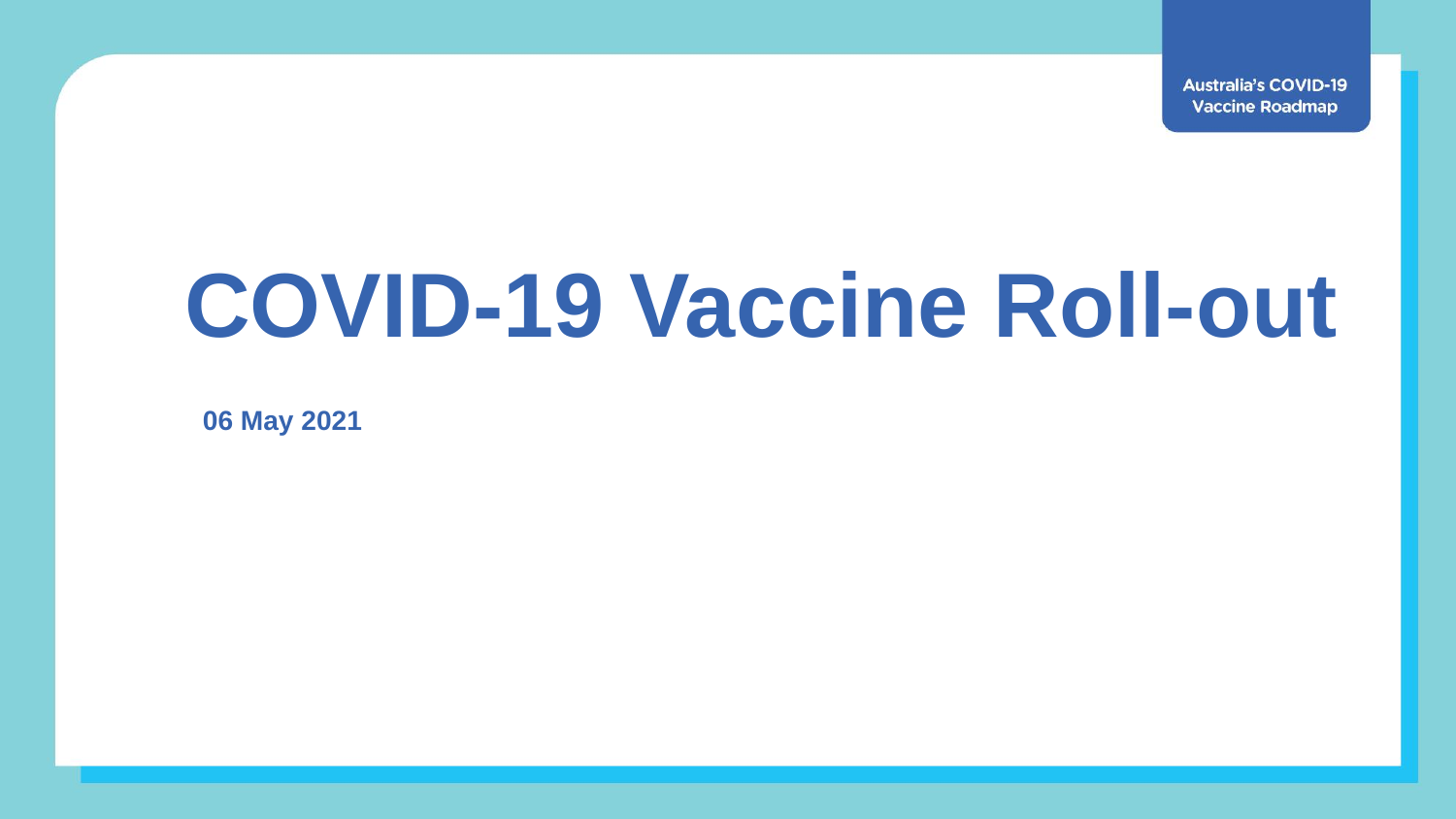

**\* Source: Australian Immunisation Register and self reported data**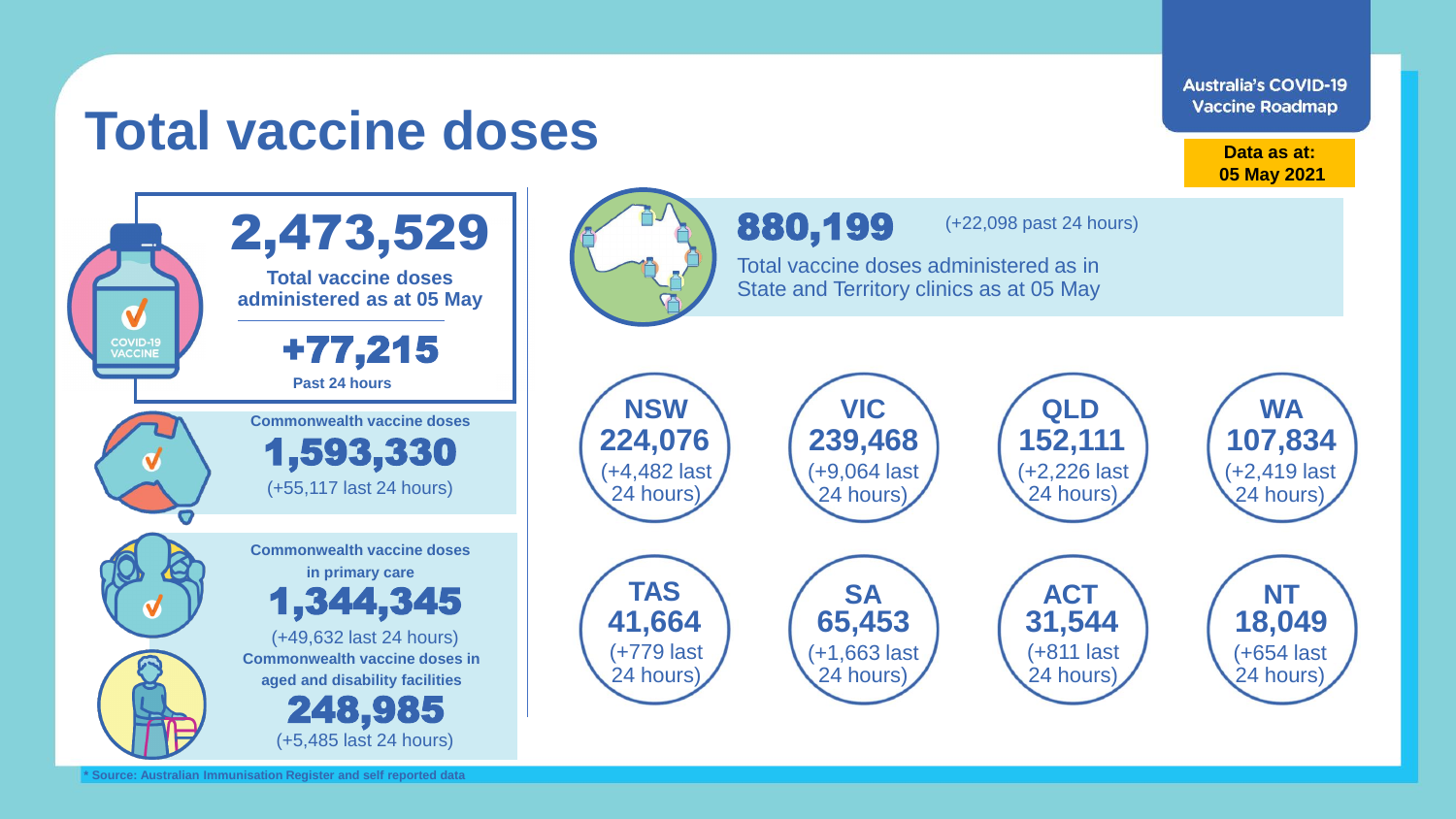

Data as at 05 May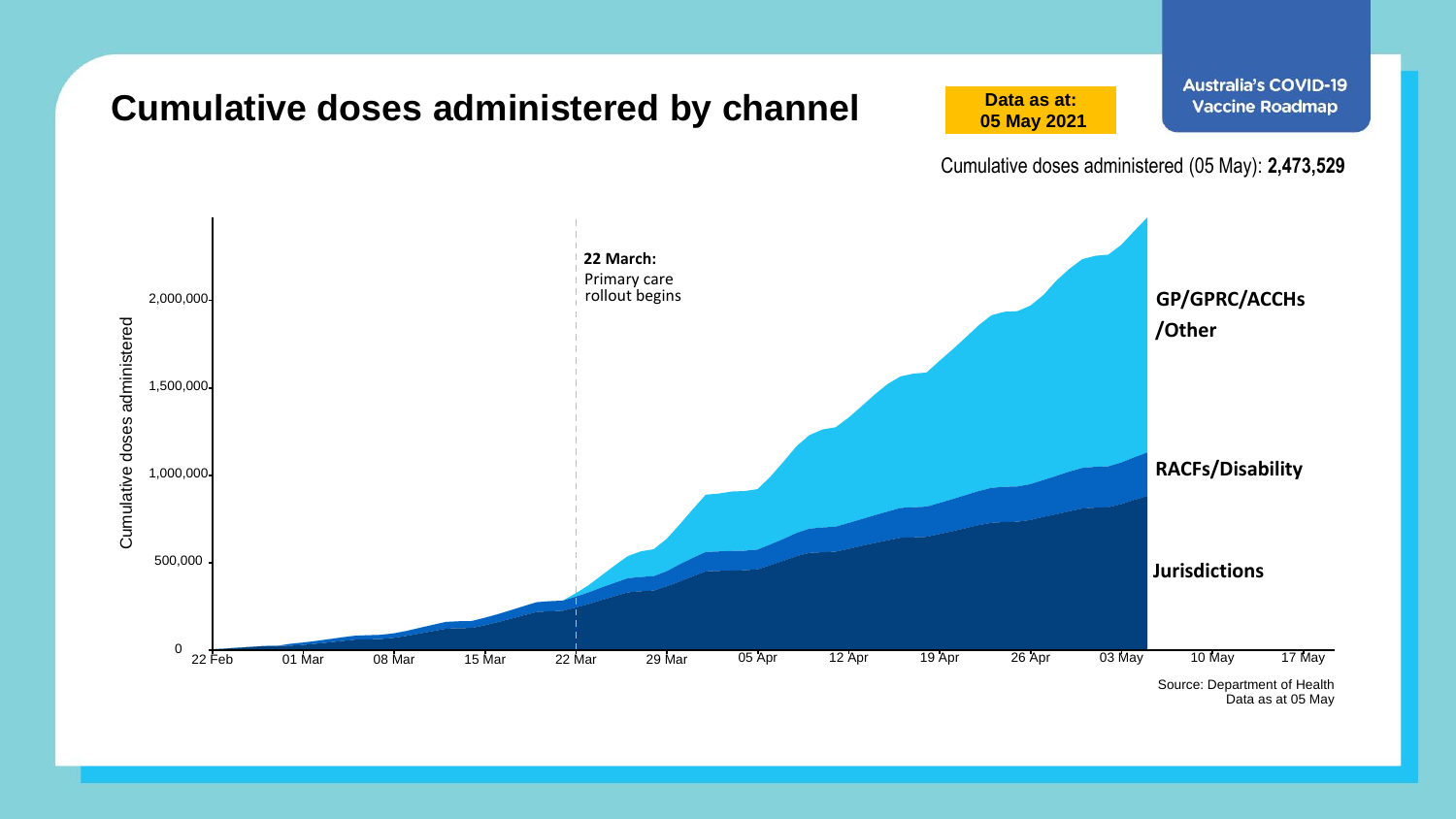## **International comparisons at equivalent stages of rollout**

**Data as at: 05 May 2021**

Cumulative doses administered (05 May): **2,473,529**



Source: Department of Health (Australia), Our World in Data (international) Latest data: 05 May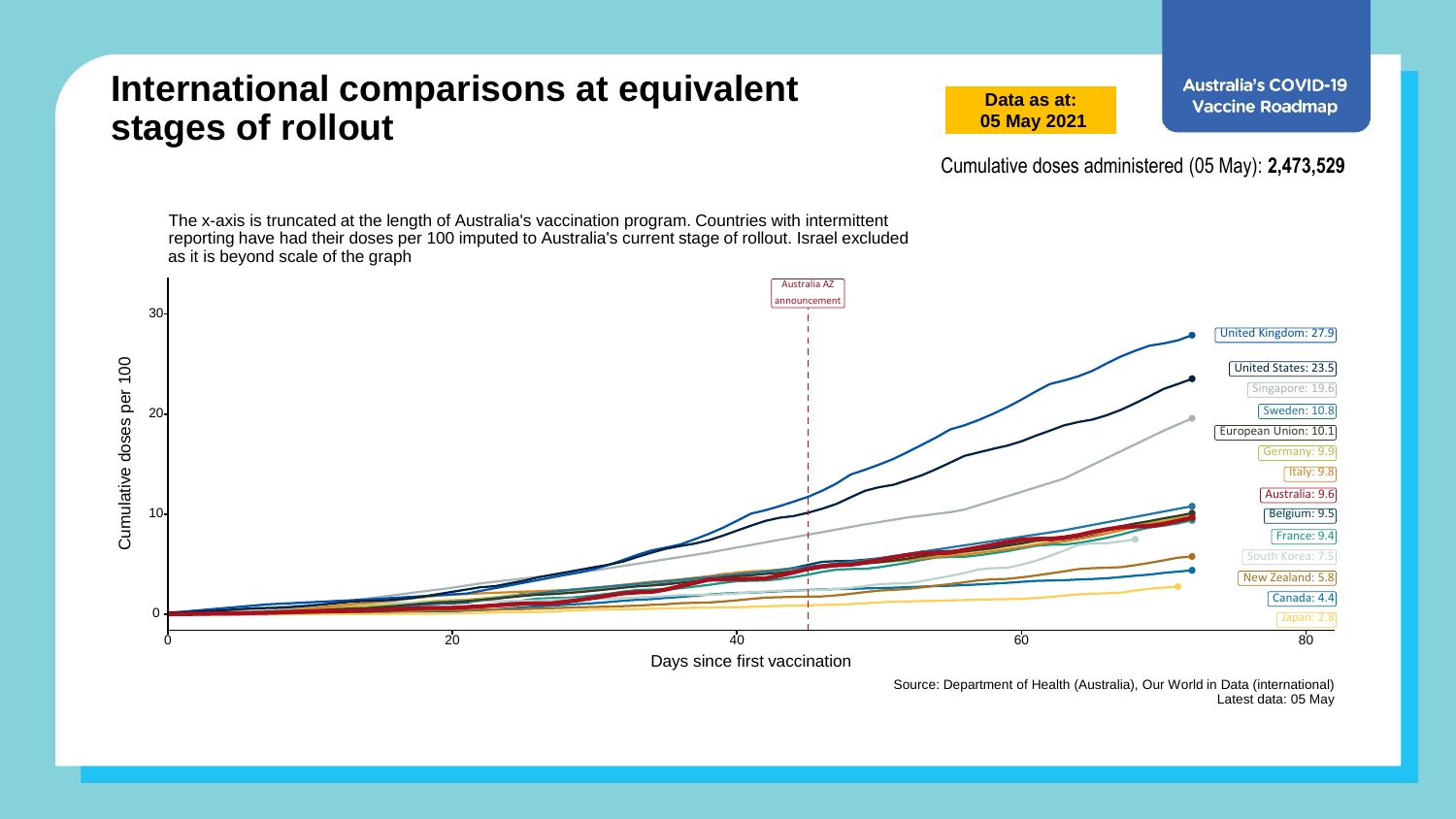## **Commonwealth aged care doses administered**

**Data as at: Data as at: 18 Apr 2021 05 May 2021**